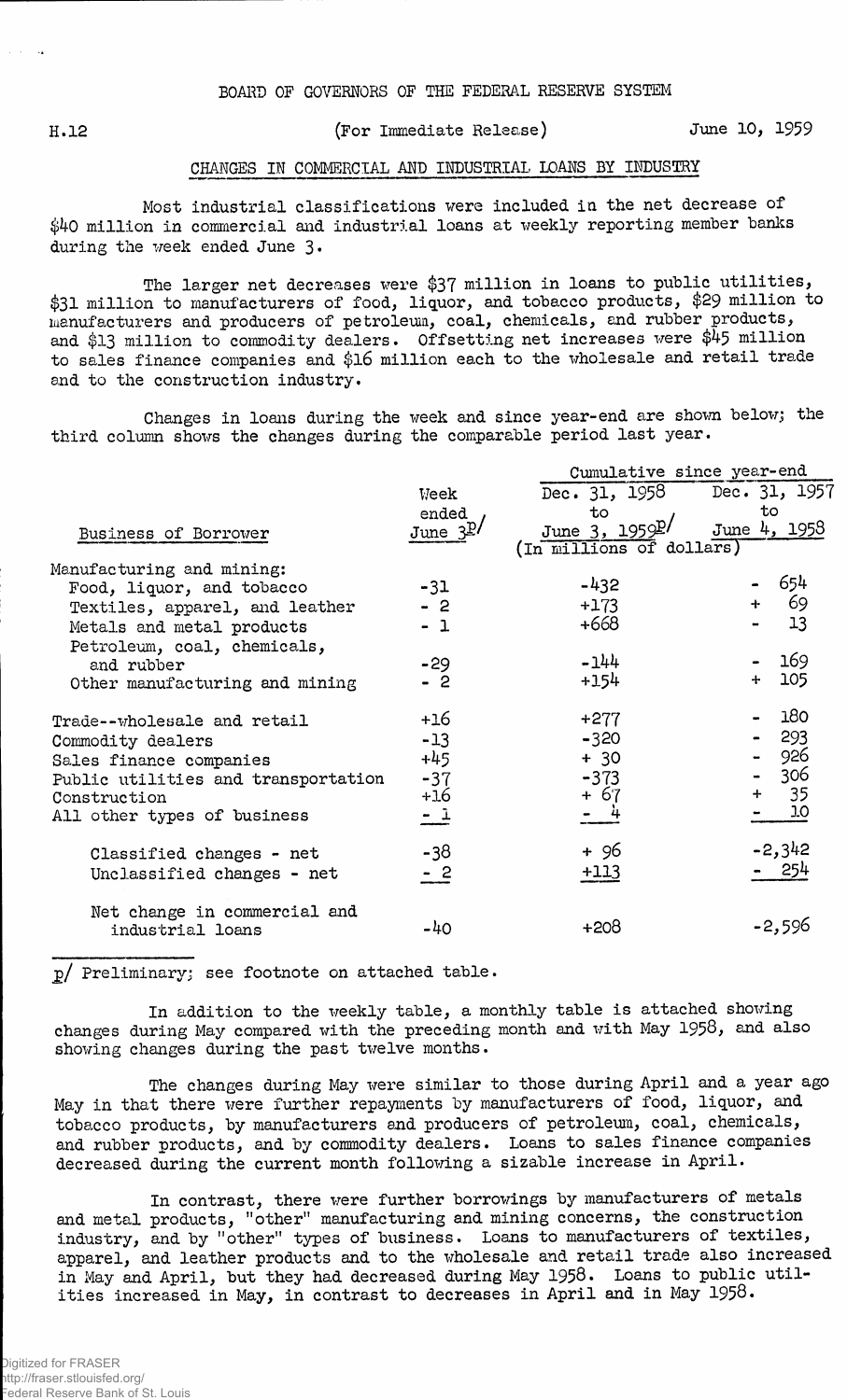$H.12(a)$ 

CHANGES IN COMMERCIAL AND INDUSTRIAL LOANS OF A SAMPLE OF WEEKLY REPORTING MEMBER BANKS

BY INDUSTRY AND FEDERAL RESERVE DISTRICT,

WEEK ENDED WEDNESDAY, JUNE 3, 1959

| Business of Borrower                                                                                                                           | $ \overline{A11} \overline{D1}$ s- $ $<br>tricts p/ Boston |                | New               | Phila-                                                                                                                  | Cleve-        | Rich-           |               | mond   Atlanta   Chicago | St.    |                        |                         | Minne-Kansas<br>  Dallas<br>  City Dallas | San Fran-<br>cisco $P$ / |
|------------------------------------------------------------------------------------------------------------------------------------------------|------------------------------------------------------------|----------------|-------------------|-------------------------------------------------------------------------------------------------------------------------|---------------|-----------------|---------------|--------------------------|--------|------------------------|-------------------------|-------------------------------------------|--------------------------|
|                                                                                                                                                |                                                            |                | York              | $\left \text{delphia}\right $                                                                                           | land          |                 |               |                          | Louis  | $ $ apolis $ $         |                         |                                           |                          |
|                                                                                                                                                | (In millions of dollars)                                   |                |                   |                                                                                                                         |               |                 |               |                          |        |                        |                         |                                           |                          |
| Manufacturing and mining:                                                                                                                      |                                                            |                |                   |                                                                                                                         |               |                 |               |                          |        |                        |                         |                                           |                          |
| Food, liquor, and tobacco                                                                                                                      | $-30.5$                                                    | $-.5$          | $-19.9$           | $+$ .1                                                                                                                  | $-1.1$        |                 | $-.6 - .2$    | $-5.3$                   |        | $-2 + 2 - 8$           |                         | +1.1 - 3.3                                |                          |
| Textiles, apparel, and leather                                                                                                                 | $-1.7$                                                     | $\cdot$ .8     | $-1.2$            | $+ .7$                                                                                                                  | $+1.1$        |                 | $+ 1 - 1.1$   | $+1.7$                   | $-4.6$ | $+$ .4                 | $+$ $\cdot$ 1           | $+ .2 + 1.7$                              |                          |
| Metals and metal products (including                                                                                                           |                                                            |                |                   |                                                                                                                         |               |                 | $+1.2$        | $-7.1$                   | $-1.8$ | $+$ .7                 | $+1.1$                  | $-2.0$                                    | + 8.9                    |
| machinery & transportation equipment)                                                                                                          | - .6                                                       | $- .8$         | $-2.2$<br>$-14.5$ | $+$ .7                                                                                                                  | $+ .8$        | $-.1$           | $+$ $\cdot$ 1 | $+ 1.1$                  | $-.5$  | $- .3$                 |                         | $-8.1 - 2.5$                              |                          |
| Petroleum, coal, chemicals, and rubber                                                                                                         | $-29.3$                                                    | $-5.2$         |                   | $\sim$ $\sim$                                                                                                           | $\sim$ $\sim$ | $-.1$<br>$- .5$ |               | $-2.4$                   | $+$ .2 | $+ .1$                 | $+$ $\cdot 7$<br>$+ .8$ | $-4 + 1.3$                                |                          |
| Other manufacturing and mining                                                                                                                 | $-1.8$                                                     | $-1.3$         | $+$ .8            | $+ .6$                                                                                                                  | $-1.0$        |                 | $\frac{1}{2}$ |                          |        |                        |                         |                                           |                          |
|                                                                                                                                                |                                                            |                |                   |                                                                                                                         |               |                 |               |                          |        |                        |                         |                                           |                          |
| Trade:                                                                                                                                         |                                                            |                |                   |                                                                                                                         |               |                 |               |                          |        |                        |                         |                                           |                          |
| Wholesale                                                                                                                                      | $\{+16.3\}$                                                | $+1.3$<br>+ .2 |                   | + 1.4 - .5 - .2 +1.9 +2.6 + .6 + .2 +2.4 - .3 ( .2) + 1.6<br>+10.5 - .2 -3.6 + .9 - .8 + 2.2 +1.1 - .5 + .1 ( .2) - 4.4 |               |                 |               |                          |        |                        |                         |                                           |                          |
| Retail                                                                                                                                         |                                                            |                |                   |                                                                                                                         |               |                 |               |                          |        |                        |                         |                                           |                          |
| Commodity dealers                                                                                                                              | $-13.1$                                                    | $-$ , $4$      | $- 0.5$           | $+1.3$                                                                                                                  | $- 0.8$       | $-2.4$          | $- .3$        | $-1.9$                   | $-1.9$ | $\cdot$ 3<br>$\bullet$ | $-3.0$                  | $-0.9$                                    | $-2.0$                   |
|                                                                                                                                                |                                                            |                |                   |                                                                                                                         |               |                 |               |                          |        |                        |                         |                                           |                          |
| Sales finance companies                                                                                                                        | $+45.0$                                                    | $-1.0$         | $+11.5$           | $+4.9$                                                                                                                  | $+1.3$        | $+3.5$          | $+1.0$        | $+21.5$                  | $+9.9$ | $- .7$                 | $-1.0$                  | $-3.0$                                    | $-2.9$                   |
|                                                                                                                                                |                                                            |                |                   |                                                                                                                         |               |                 |               |                          |        |                        |                         |                                           |                          |
| Public utilities (including transportation)                                                                                                    | $-36.8$                                                    | $+3.1$         | $-39.7$           | $-1.7$                                                                                                                  | $-5.3$        | $-5.9$          | $+2.6$        | $+4.2$                   | $+ .3$ | $+$ .1                 | $+1.2$                  | $-.7$                                     | $+ 5.0$                  |
|                                                                                                                                                |                                                            |                |                   |                                                                                                                         |               |                 |               |                          |        |                        |                         |                                           |                          |
| Construction                                                                                                                                   | $+15.8$                                                    | $+1.9$         | $+4.7$            | $+1.1$                                                                                                                  | $+$ .1        | $- 0.9$         | $-1$          | $+$ .7                   | $8. +$ | $+ .7$                 | $+ .7$                  | $+2.3$                                    | $+4.1$                   |
|                                                                                                                                                |                                                            |                |                   |                                                                                                                         |               |                 |               |                          |        |                        |                         |                                           |                          |
| All other types of business                                                                                                                    | $-1.0$                                                     | $-2.3$         | $-1.1$            | $-1.0$                                                                                                                  | $+ .5$        |                 |               | $-1.4$ $+2.5$ $-5.3$     |        | $-1 + .9$              | $- 0.9$                 | $+4.9$                                    | $+2.3$                   |
|                                                                                                                                                |                                                            |                |                   |                                                                                                                         |               |                 |               |                          |        |                        |                         | $-6.8$                                    | $+9.8$                   |
| Net change in classified loans $1/$                                                                                                            | $-37.7$                                                    | $-5.8$         | $-50.2$           | $+6.0$                                                                                                                  | $-8.2$        | $-5.5$          | $+7.2$        | $+10.0$                  | $+3.4$ | $+3.7$                 | $-1.3$                  |                                           |                          |
|                                                                                                                                                |                                                            |                |                   |                                                                                                                         |               |                 |               |                          | $+ .6$ | $+1.3$                 | $- 0.7$                 | $\ddot{8}$ .                              | $+16.2$                  |
| Unclassified changes - net                                                                                                                     | $-2.3$                                                     | $-$ .2         | $-14.8$           | $-2.0$                                                                                                                  | $+1.2$        | $-2.5$          | $-.2$         | $-2.0$                   |        |                        |                         |                                           |                          |
|                                                                                                                                                |                                                            |                |                   |                                                                                                                         |               |                 |               |                          |        |                        |                         |                                           |                          |
| Net change in commercial and                                                                                                                   |                                                            |                |                   |                                                                                                                         | $-7.0$        |                 | $-8.0$ +7.0   | $+8.0$                   | $+4.0$ | $+5.0$                 |                         | $-2.0$ $-6.0$ $+26.0$                     |                          |
| industrial loans                                                                                                                               | $-40.0$                                                    | $-6.0$         | $-65.0$           | $+4.0$                                                                                                                  |               |                 |               |                          |        |                        |                         |                                           |                          |
| D/ Preliminary: final totals will appear in the F B Bulletin and San Francisco District final figures appear in a release of the Reserve Bank. |                                                            |                |                   |                                                                                                                         |               |                 |               |                          |        |                        |                         |                                           |                          |

p/ Preliminary; final totals will appear in the F. R. Bulletin and San Francisco District final figures appear in a release of the Reserve Bar 1/ About 210 weekly reporting member banks are reporting changes in their large total commercial and industrial loans of all weekly reporting member banks and about 75 per cent of those of all commercial banks.